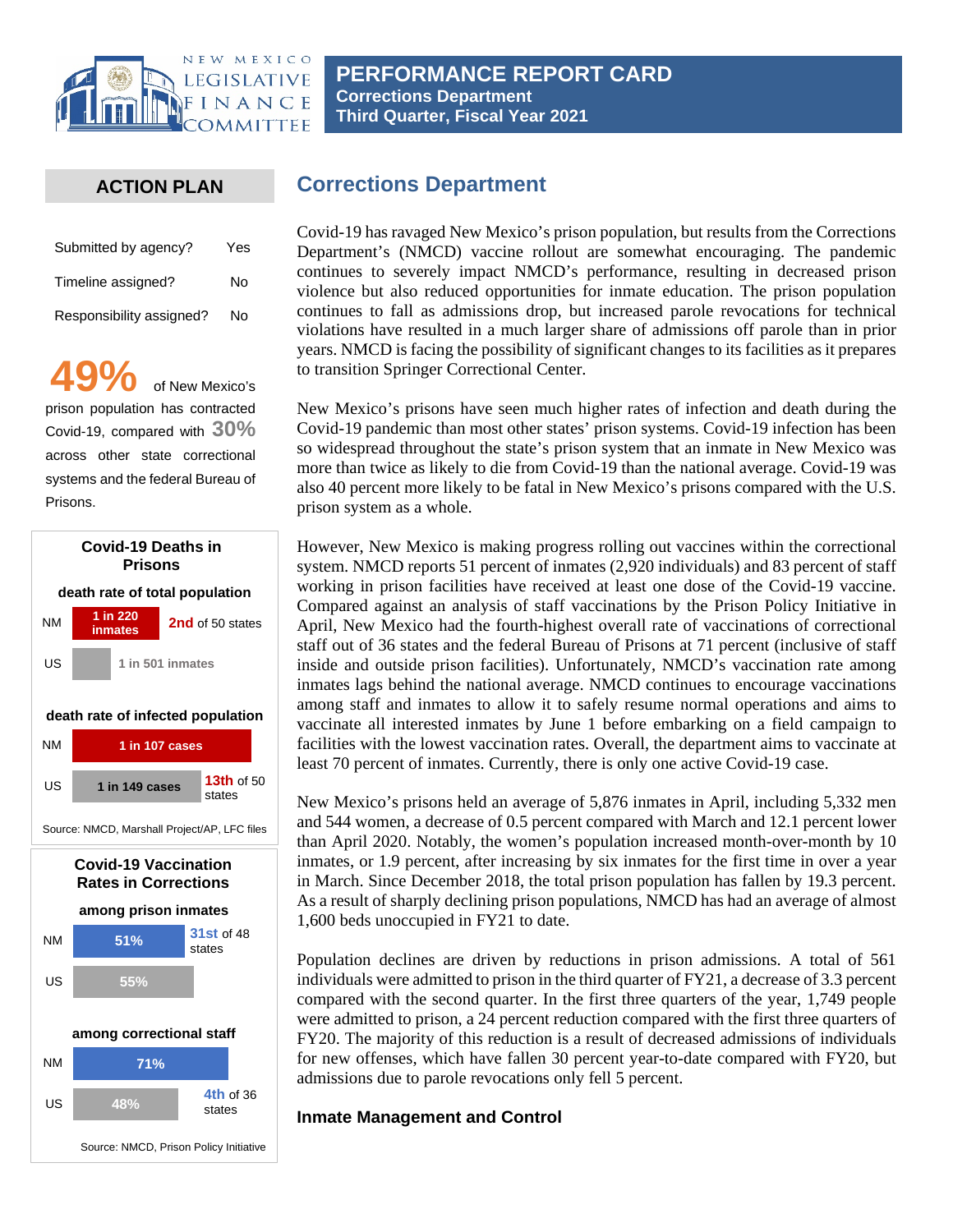

(SCC) as a prison in two to three years. Currently, 67 state employees and 22 contract employees serve the facility, which houses just over 200 minimum-security female inmates. Although NMCD reports there are both beds for SCC inmates and positions for SCC employees at its other facilities, concerns from the community regarding the potential economic impact of simply closing the prison have prompted an extended timeframe. NMCD reports that the executive does not intend to close the facility but rather expects to transition it to another use, such as a transitional living center or inpatient substance-use-disorder treatment.

In March, NMCD announced plans to cease using the Springer Correctional Center

Vacancy rates among correctional officers employed by private facilities rose 10 percentage points between the second and third quarters, in part driven by the loss of 7 officers at the Guadalupe County Correctional Facility (GCCF), after NMCD staff and the local police department uncovered evidence that a significant number of officers were bringing contraband into the facility. Faced with a vacancy rate of 56 percent among correctional officers at the facility in the third quarter, NMCD began reducing the inmate population at the 590-bed facility to less than 300 inmates to ensure the prison could be operated safely. At the beginning of May, the Geo Group informed NMCD and Guadalupe County that it intends to close GCCF and terminate its agreement to operate the facility in August unless new terms can be negotiated, such as increasing its compensation per prisoner and reducing penalties for insufficient staffing. NMCD and Geo are currently engaged in negotiations over the continued operation of the facility.

NMCD reports just one inmate-on-inmate assault and two inmate-on-staff assaults requiring off-site medical treatment occurred in the third quarter, maintaining FY21's significant decrease in prison violence compared with prior years. While NMCD has previously cited drug deals between inmates as a primary cause of increasing or decreasing prison violence, analysis of prior years' assaults and rates of drug use among inmates casts doubt on this hypothesis. Restrictions on inmate activity and movement due to the Covid-19 pandemic, as well as a lack of large congregate groups of inmates due to reduced sizes of classes and other programs, may account for FY21's unusually low levels of violence; however, the fourth quarter of FY20 – the beginning of the pandemic – saw nine assaults, significantly exceeding any quarter in FY21.

NMCD has made significant strides in addressing underperformance of its inmate healthcare provider, Wexford, over the course of FY21. Wexford improved from meeting just 73 percent of standard healthcare requirements in the first quarter of FY21 to 86 percent in the second quarter and 100 percent in the third. NMCD credits this improvement to frequent communication with the vendor and independent auditing of inmate medical records.

Since the initiation of NMCD's project to significantly increase hepatitis C treatment among inmates in the fourth quarter of FY20, 232 inmates were treated with an average success rate of 89 percent. During the third quarter of FY21, NMCD fully transitioned its procurement of hepatitis C treatment medication from its medical vendor, Wexford, to its newly established 340b drug pricing program. NMCD is in the process of renegotiating its contract with Wexford to increase the number of inmates treated for hepatitis C each year from 150 to 600.

In the first quarter of FY21, NMCD reported its overall three-year recidivism rate had been reported incorrectly since 2016, due to a database error that erroneously counted



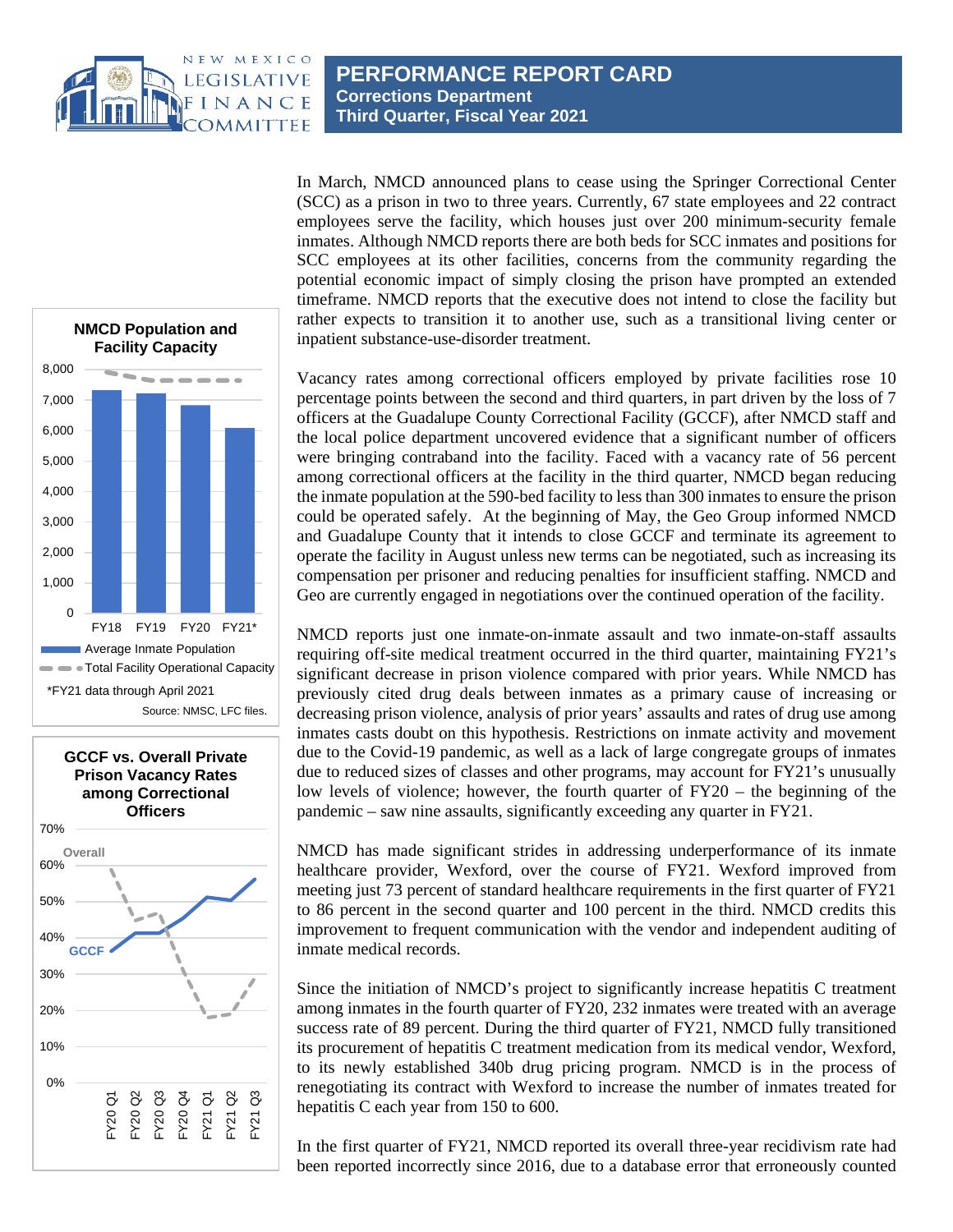



offsite medical treatment. \*\*Tests randomly given to 10 percent of the inmate population.

Metrics related to inmate education fell significantly in the third quarter, with the number of inmates who earned a high school equivalency (HSE) credential dropping from 34 in the second quarter to 10 this quarter. NMCD reports this quarter shows the full impact of educational disruption due to the Covid-19 pandemic on HSE credential attainment, which was not immediate. Additionally, personnel turnover among staff and proctors for HSE exams during the second and third quarters has impacted these measures, with insufficient proctors available to test all students who were ready to take the HSE exam. Due to the extenuating circumstances of the Covid-19 pandemic, these measures are rated yellow.

all intakes to the parole system as prison admissions for purposes of calculating reincarceration rates. The agency has corrected this issue, but because it has not provided corrected historical data on this measure, it is unclear if FY21's recidivism results represent an increase or decrease from previous years' recidivism levels. NMCD reports it is working on recalculating annual results for its three-year recidivism rate measure and expects to be able to provide those results by the end of the fiscal year.

| <b>Budget:</b> \$299,283.7                                                                                                                          | <b>FTE: 2,044</b> | <b>FY19</b><br>Actual | <b>FY20</b><br>Actual | <b>FY21</b><br>Target | <b>FY21</b><br>Q1    | <b>FY21</b><br>Q <sub>2</sub> | <b>FY21</b><br>Q <sub>3</sub> | Rating       |
|-----------------------------------------------------------------------------------------------------------------------------------------------------|-------------------|-----------------------|-----------------------|-----------------------|----------------------|-------------------------------|-------------------------------|--------------|
| <b>Recidivism</b>                                                                                                                                   |                   |                       |                       |                       |                      |                               |                               |              |
| Percent of prisoners reincarcerated within<br>36 months                                                                                             |                   | 54%                   | 54%                   | 45%                   | $42\%$ <sup>1</sup>  | $45\%$ <sup>1</sup>           | $44\%$ <sup>1</sup>           | <b>Y</b>     |
| Percent of prisoners reincarcerated within<br>36 months due to new charges or pending<br>charges                                                    |                   | 15%                   | 12%                   | 17%                   | 14%                  | 14%                           | 13%                           | G            |
| Percent of sex offenders reincarcerated on<br>a new sex offense conviction within 36<br>months of release on the previous sex<br>offense conviction |                   | 1%                    | 2%                    | 15%                   | 0%                   | 10%                           | 10%                           | G            |
| Percent of residential drug abuse program<br>graduates reincarcerated within 36 months<br>of release*                                               |                   | 28%                   | 21%                   | N/A                   | 27%                  | 15%                           | 22%                           |              |
| <b>Prison Violence</b>                                                                                                                              |                   |                       |                       |                       |                      |                               |                               |              |
| Number of inmate-on-inmate assaults<br>resulting in injury requiring off-site<br>medical treatment                                                  |                   | 25                    | 31                    | 15                    | 1                    | 1                             | $\mathbf{1}$                  | G.           |
| Number of inmate-on-staff assaults<br>resulting in injury requiring off-site<br>medical treatment.                                                  |                   | 3                     | 7                     | $\boldsymbol{0}$      | $\overline{0}$       | $\mathbf{0}$                  | $\overline{c}$                | $\mathbf{Y}$ |
| <b>In-House Parole</b><br>Percent of release-eligible female inmates<br>still incarcerated past their scheduled<br>release date                     |                   | 9.4%                  | 7.7%                  | 6%                    | $0.1\%$ <sup>2</sup> | $0.8\%$ <sup>2</sup>          | $0.4\%$ <sup>2</sup>          | <b>Y</b>     |
| Percent of release-eligible male inmates<br>still incarcerated past their scheduled<br>release date                                                 |                   | 9.3%                  | 6.4%                  | 6%                    | $1.5\%$ <sup>2</sup> | $1.4\%$ <sup>2</sup>          | $1.3\%$ <sup>2</sup>          | <b>Y</b>     |
| Staffing                                                                                                                                            |                   |                       |                       |                       |                      |                               |                               |              |
| Vacancy rate of correctional officers in<br>public facilities                                                                                       |                   | 25%                   | 31%                   | 20%                   | 28%                  | 26%                           | 26%                           | R.           |
| Vacancy rate of correctional officers in<br>private facilities                                                                                      |                   | NEW                   | 46%                   | 20%                   | 18%                  | 19%                           | 29%                           | R            |
| Education                                                                                                                                           |                   |                       |                       |                       |                      |                               |                               |              |
| Percent of eligible inmates enrolled in<br>educational, cognitive, vocational and<br>college programs                                               |                   | 76%                   | 62%                   | 68%                   | 35%                  | 39%                           | 43%                           | $R^{-}$      |
| Percent of participating inmates who have<br>completed adult basic education*3                                                                      |                   | 78%                   | 77%                   | N/A                   | $6.3\%$ <sup>3</sup> | $5.8\%$ <sup>3</sup>          | $2.2\%$ <sup>3</sup>          |              |
| Percent of eligible inmates who earn a<br>high school equivalency credential <sup>3</sup>                                                           |                   | 78%                   | 77%                   | 80%                   | $6.3\%$ <sup>3</sup> | $5.8\%$ <sup>3</sup>          | $2.2\%$ <sup>3</sup>          | Y.           |
| Number of inmates who earn a high<br>school equivalency credential                                                                                  |                   | 139                   | 134                   | 150                   | 43                   | 34                            | 10                            | Y.           |
| Health                                                                                                                                              |                   |                       |                       |                       |                      |                               |                               |              |
| Percent of standard healthcare<br>requirements met by medical contract<br>vendor                                                                    |                   | 92%                   | 87%                   | 100%                  | 73%                  | 86%                           | 100%                          |              |
| Percent of random monthly drug tests<br>administered to at least ten percent of the<br>inmate population that test positive for<br>drug use*        |                   | 2.9%                  | 2.5%                  | N/A                   | 1.7%                 | 2.8%                          | 1.8%                          |              |
| Program Rating                                                                                                                                      |                   | $\bullet$ Y           | $\mathsf{R}$          |                       |                      |                               |                               | $\mathbf{Y}$ |